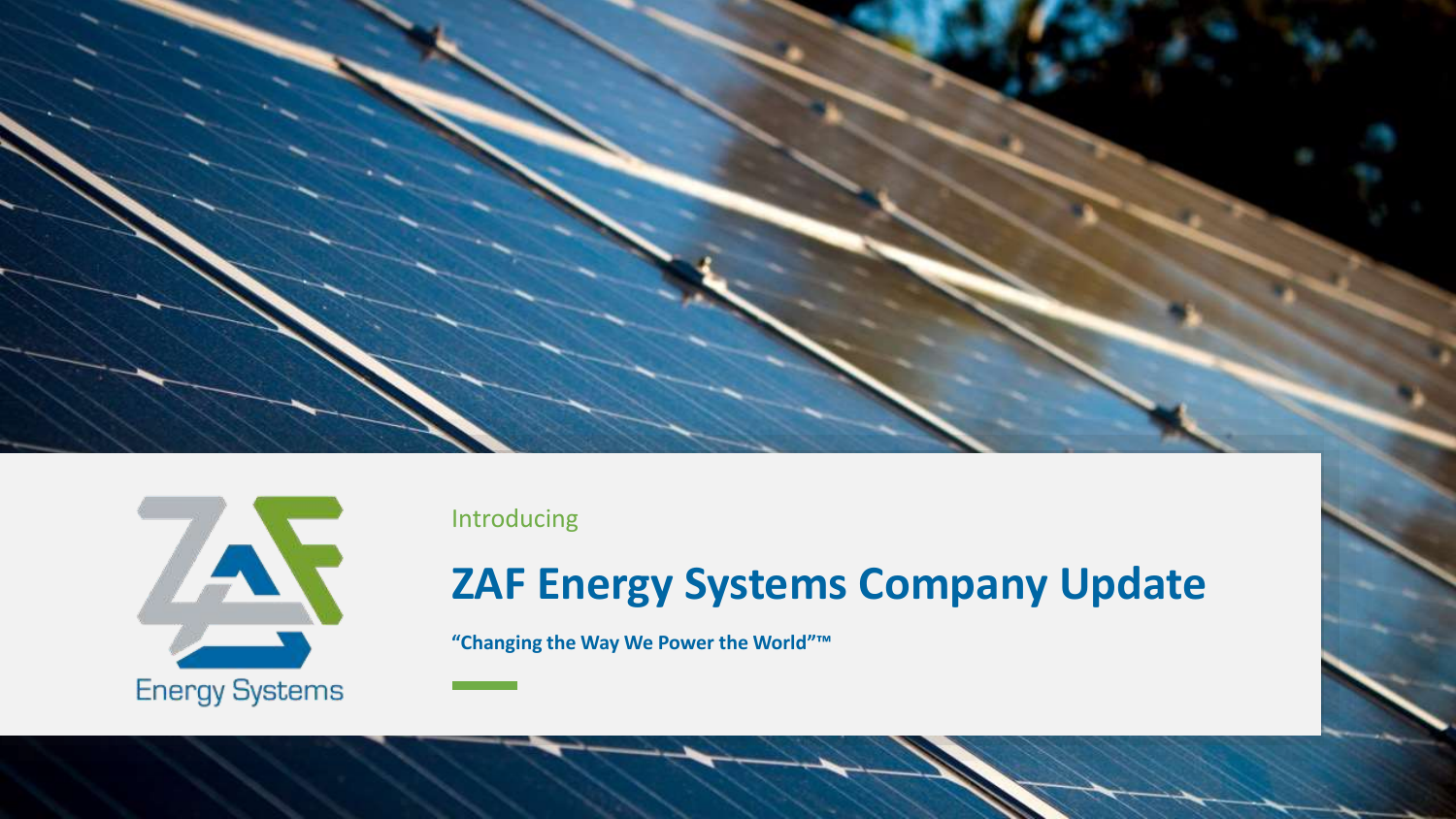### **Success of an Energy Storage Solution**

**The Technology Dilemma**

## Does it work?



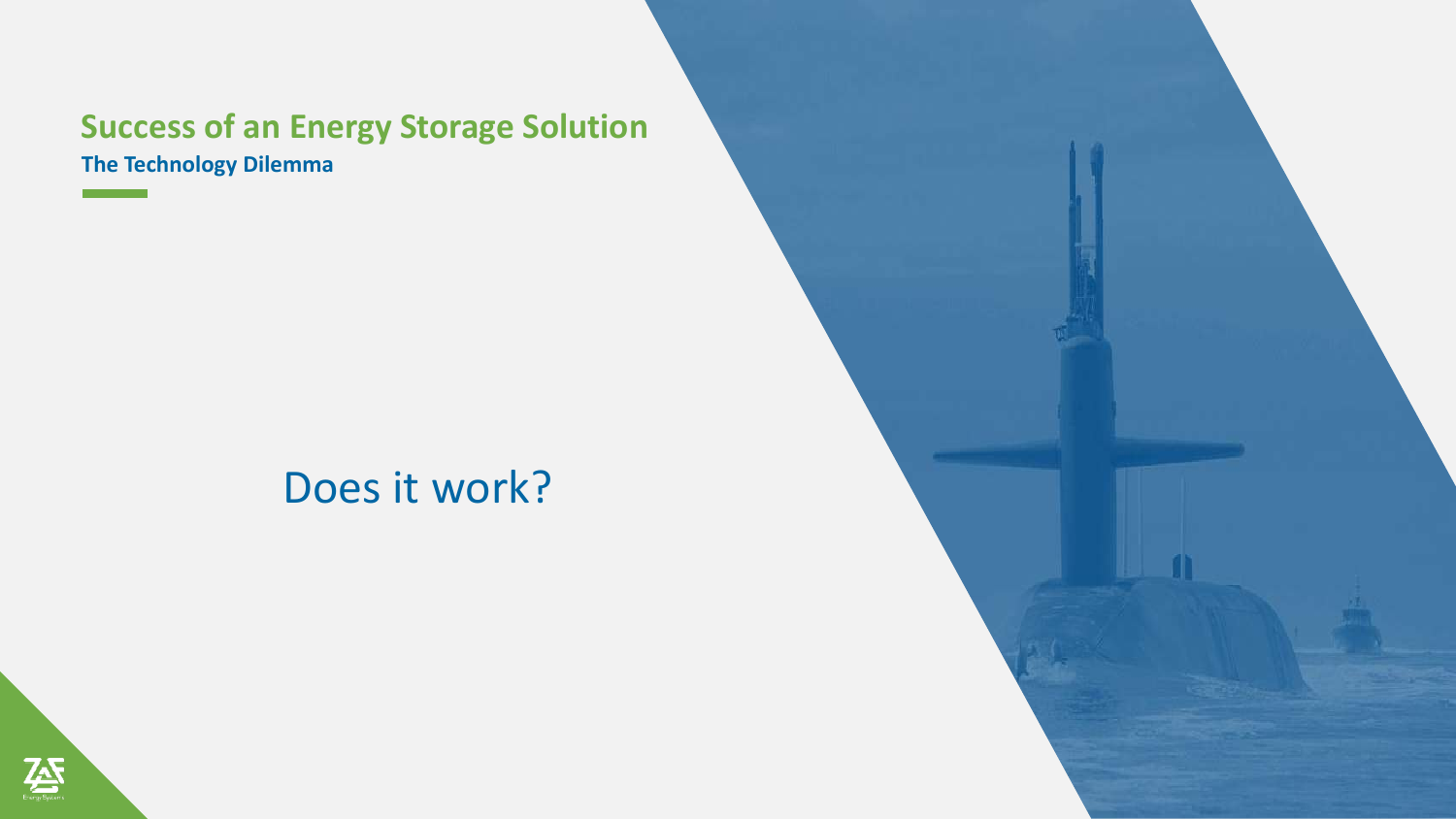

**The Market Trial Success of an Energy Storage Solution**

## Is there a value proposition?

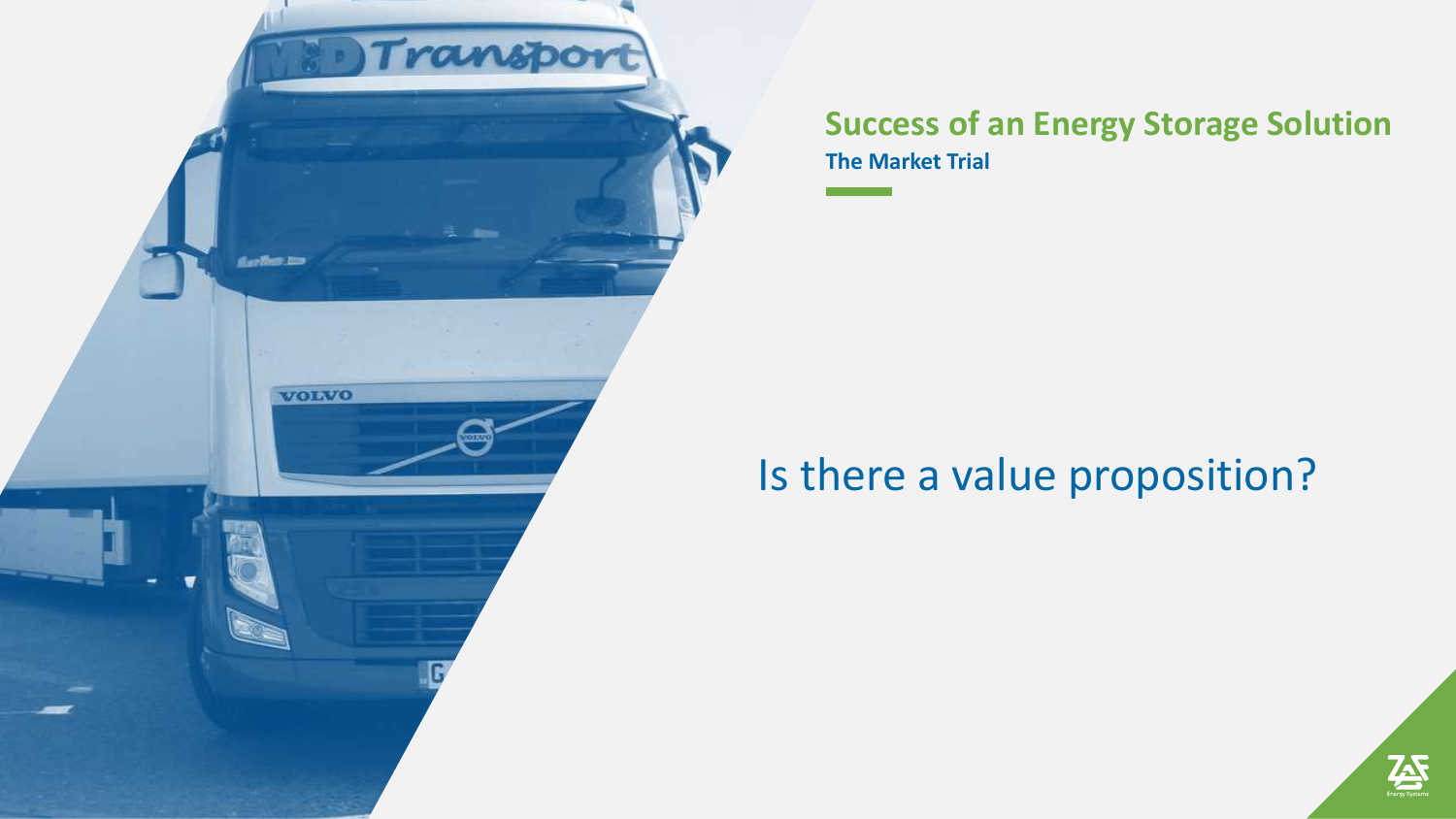#### **Adoption Challenge Success of an Energy Storage Solution**

Will someone buy it?



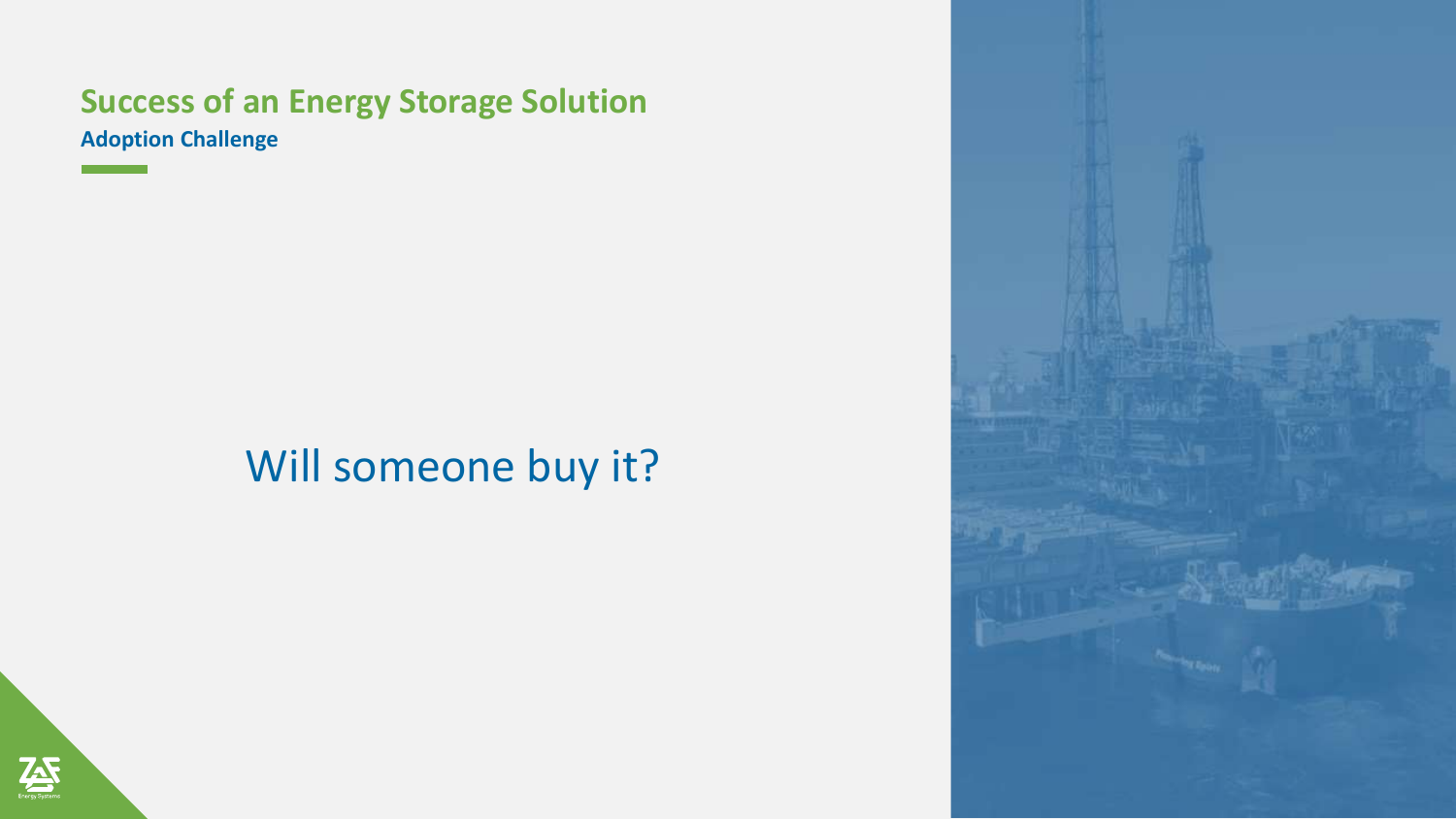#### **The Final Hurdle – Manufacturability Success of an Energy Storage Solution**

## Can it be economically made?



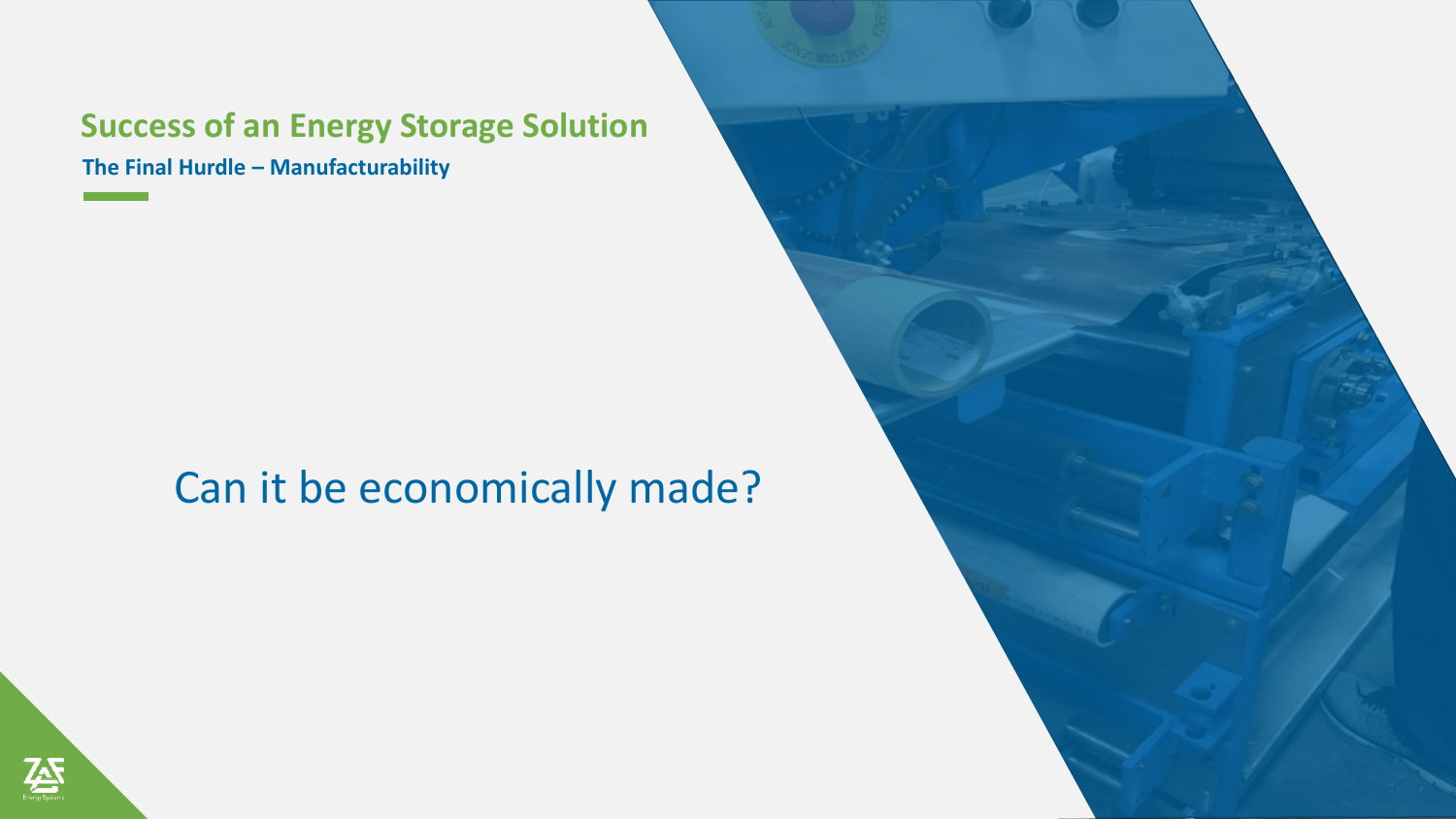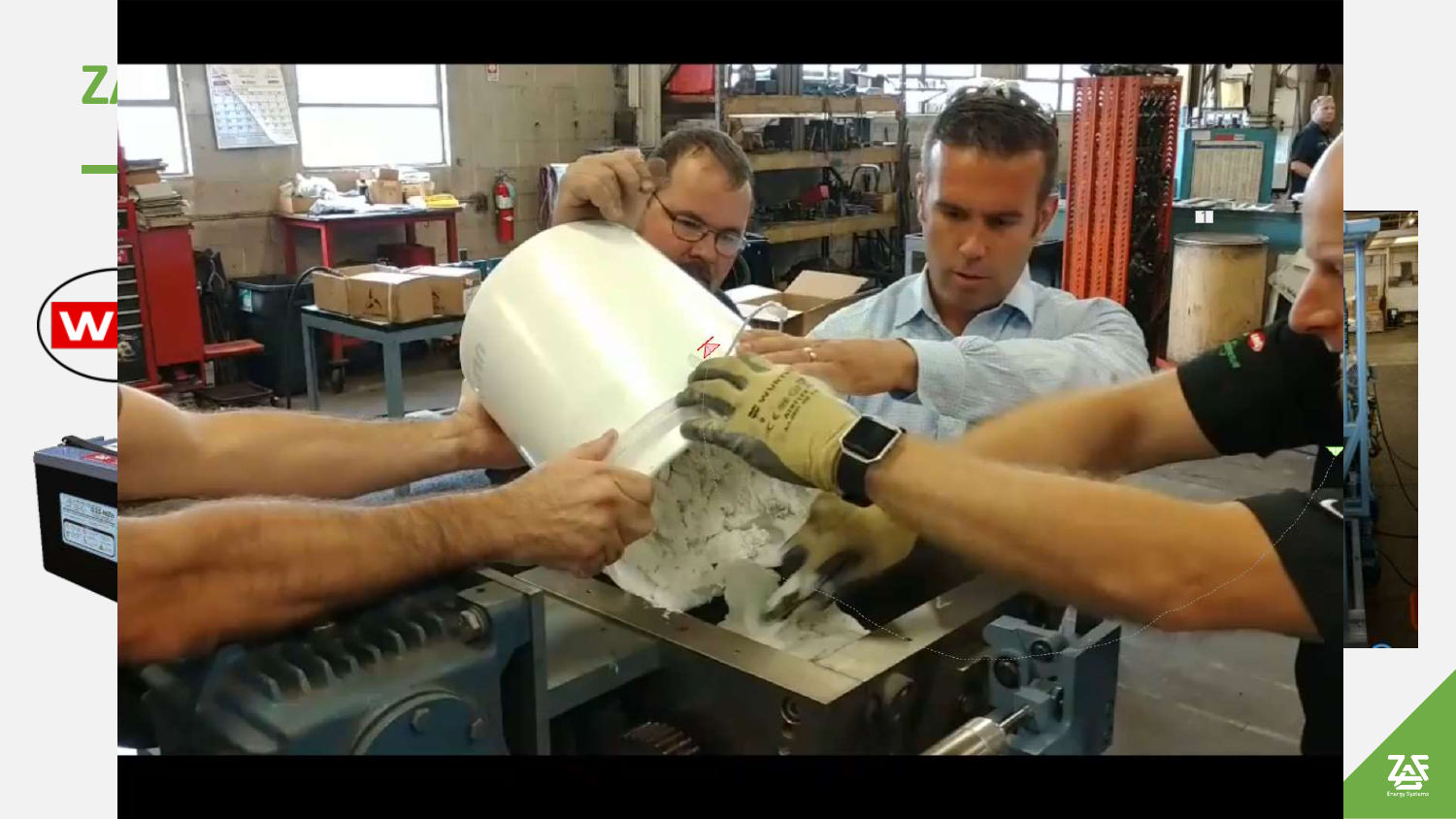

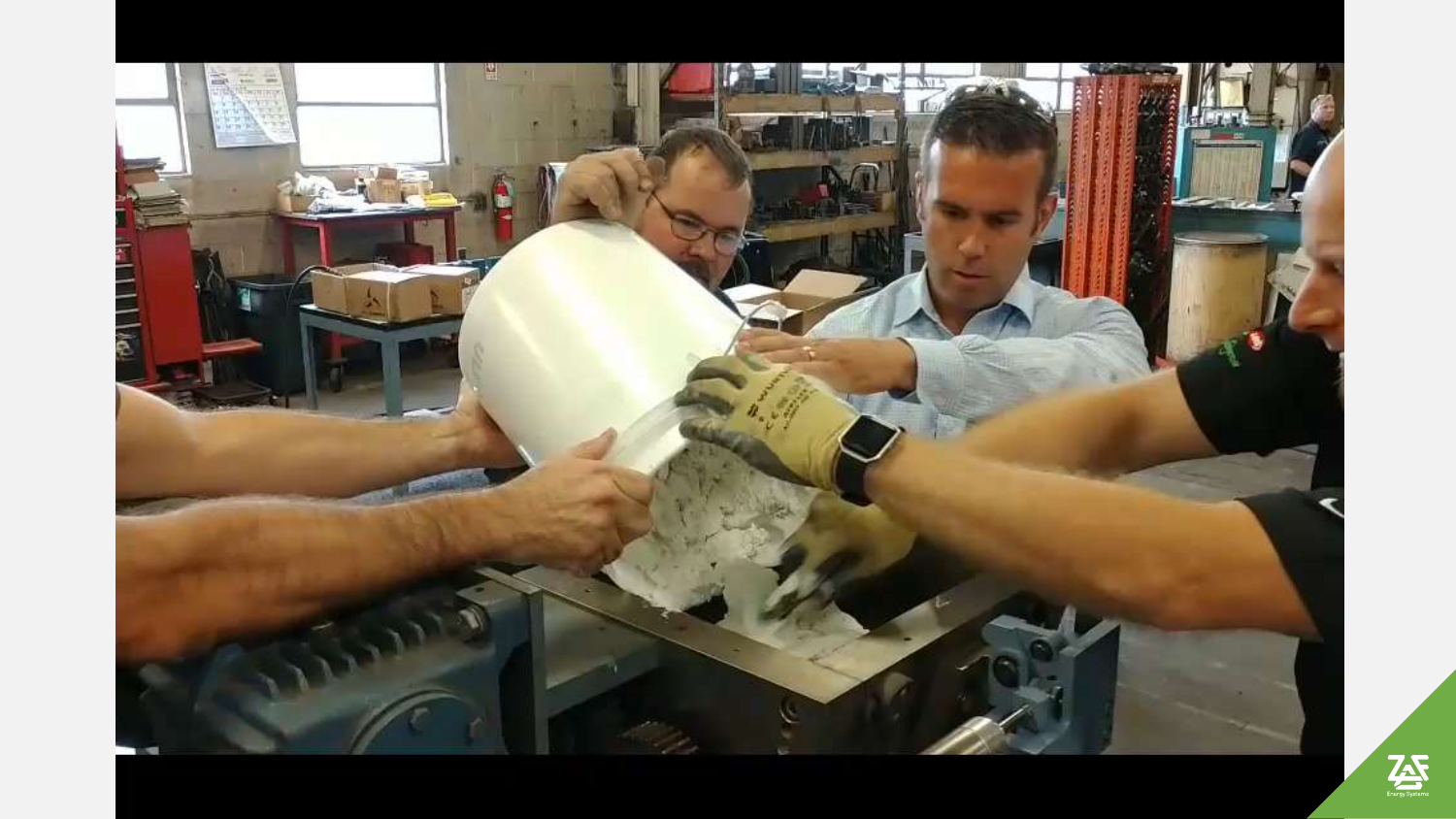# **ZAF Energy Systems**

- **Disruption Opportunity -** ZAF's nickel zinc ("NiZn") technology targets the lead-acid battery market but has applications in certain li-ion applications
- **Performance -** ZAF's NiZn battery dramatically outperforms lead-acid batteries in every metric including power output, size, weight, environmental friendliness, recyclability, and cycle count
- **Market Acceptance -** Early adoption from trucking, equipment OEM, and stationary storage operators plus testing by top battery manufacturers indicates market readiness
- **Framework -** ZAF's Research and Development facility is located in Bozeman, Montana and is expanding production capacity in its facility in Joplin, Missouri
- **Proprietary Technology -** The company has a robust intellectual property and patent portfolio
- **Proven Team –** Company moving from development to low-rate to full-scale commercialization with expertise of battery manufacturing professionals with decades of experience